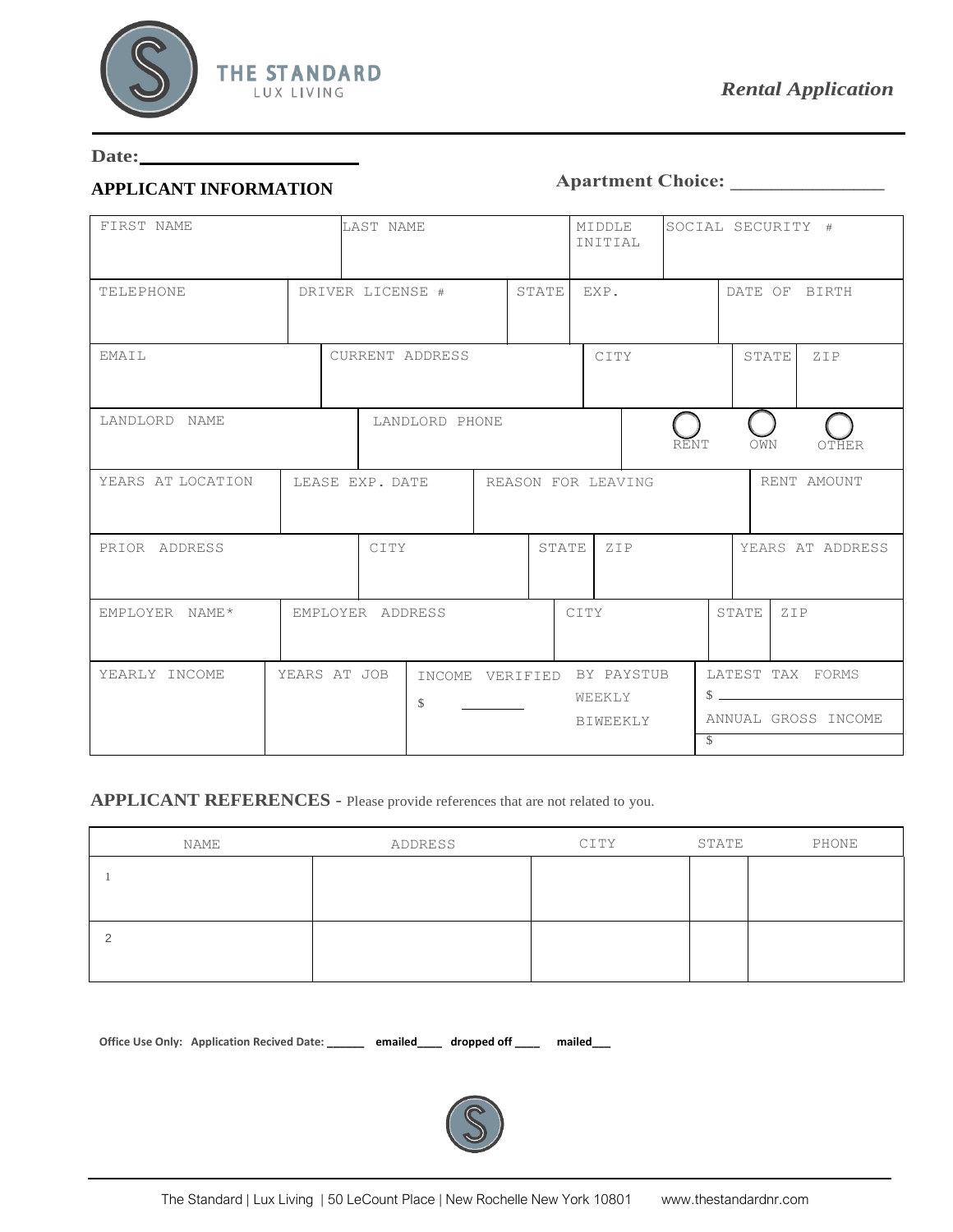

## **CO-APPLICANT INFORMATION**

| FIRST NAME        | LAST NAME       |                  |      |                                            | MIDDLE<br>INITIAL |  | SOCIAL SECURITY # |                           |             |       |       |               |                                         |
|-------------------|-----------------|------------------|------|--------------------------------------------|-------------------|--|-------------------|---------------------------|-------------|-------|-------|---------------|-----------------------------------------|
| <b>TELEPHONE</b>  |                 | DRIVER LICENSE # |      |                                            | STATE             |  | EXP.              |                           |             |       |       | DATE OF BIRTH |                                         |
| EMAIL             |                 | CURRENT ADDRESS  |      |                                            |                   |  | CITY              |                           |             | STATE |       | ZIP           |                                         |
| LANDLORD NAME     |                 |                  |      | LANDLORD PHONE                             |                   |  |                   |                           | <b>RENT</b> |       | OWN   |               | OTHER                                   |
| YEARS AT LOCATION | LEASE EXP. DATE |                  |      |                                            |                   |  |                   | REASON FOR LEAVING        |             |       |       |               | RENT AMOUNT                             |
| PRIOR ADDRESS     |                 |                  | CITY |                                            |                   |  | STATE             | ZIP                       |             |       |       |               | YEARS AT ADDRESS                        |
| EMPLOYER NAME*    |                 |                  |      | EMPLOYER ADDRESS                           |                   |  |                   | CITY                      |             |       | STATE | ZIP           |                                         |
| YEARLY INCOME     | YEARS AT JOB    |                  |      | INCOME VERIFIED BY PAYSTUB<br>$\mathbb{S}$ |                   |  |                   | WEEKLY<br><b>BIWEEKLY</b> |             | \$    |       |               | LATEST TAX FORMS<br>ANNUAL GROSS INCOME |
|                   |                 |                  |      |                                            |                   |  |                   |                           |             | \$    |       |               |                                         |

# **CO-APPLICANT REFERENCES** - Please provide references that are not related to you.

| NAME | ADDRESS | CITY | STATE | PHONE |
|------|---------|------|-------|-------|
|      |         |      |       |       |
|      |         |      |       |       |
|      |         |      |       |       |
|      |         |      |       |       |

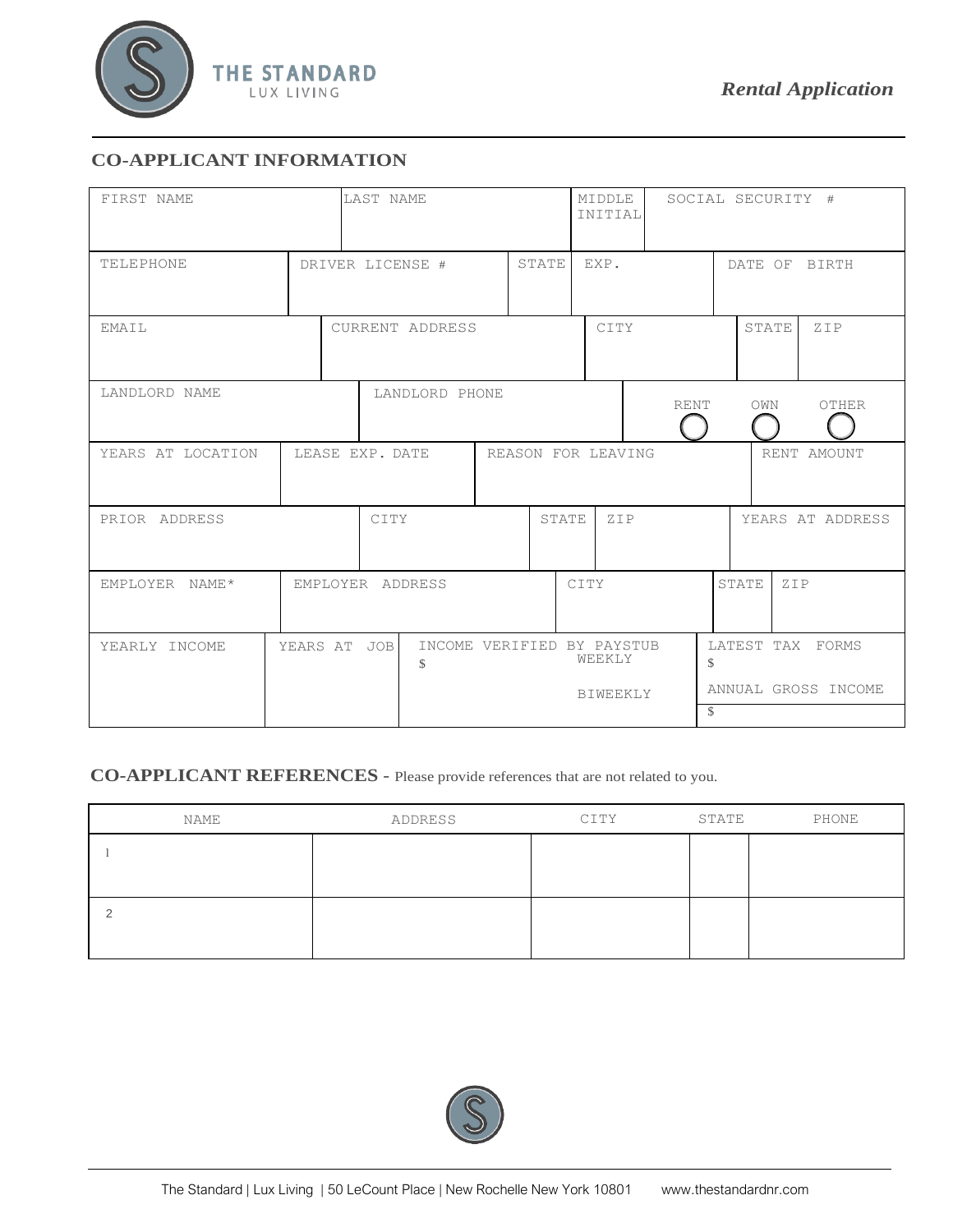

#### **BANK REFERENCE**

| BANK | BRANCH                                                                                                    | PHONE |  |
|------|-----------------------------------------------------------------------------------------------------------|-------|--|
|      |                                                                                                           |       |  |
|      | Note if we do not have a copy of pay stub we must call employer to confirm current employment and income. |       |  |

## **VEHICLE INFORMATION**

| MAKE | MODEL | YEAR | COLOR | PLATE | ∽ | FULL<br>COMPACT<br>SUV |
|------|-------|------|-------|-------|---|------------------------|
|------|-------|------|-------|-------|---|------------------------|

Please note all vehicles will be using the New Roc Parking Garage.

## **EMERGENCY CONTACT**

| NAME | PHONE | EMAIL | ADDRESS |
|------|-------|-------|---------|
|      |       |       |         |
|      |       |       |         |

Contact has permission to enter your rental property in the event of ill ness or death or other emergency.  $\bigcap$  YES No

### **PET INFORMATION**

| PET NAME | <b>BREED</b> | WEIGHT | AGE | RABIES     |
|----------|--------------|--------|-----|------------|
|          |              |        |     | NO.<br>YES |
|          |              |        |     | NO<br>YES  |

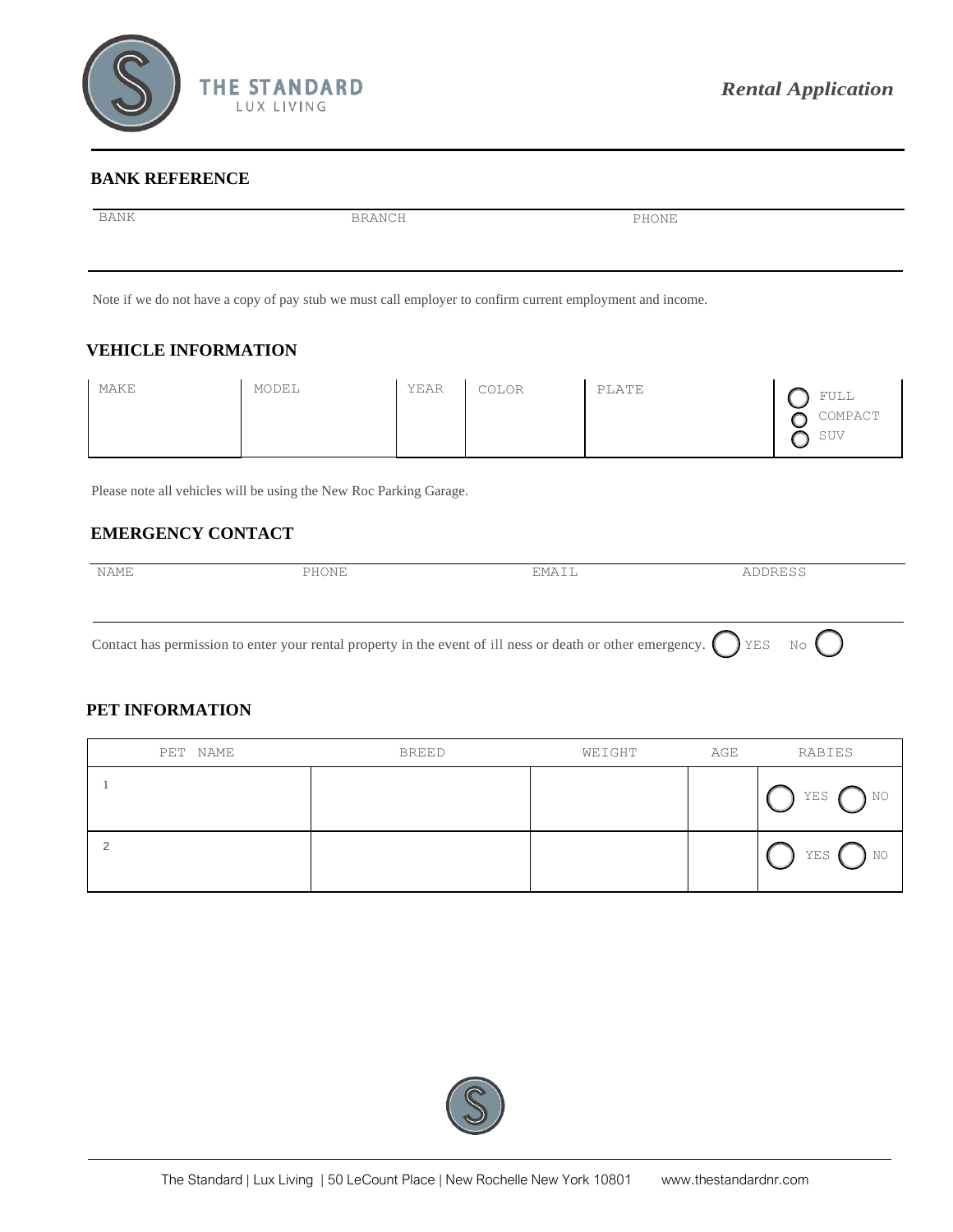

### **FAMILY INFORMATION**

| NAME, FIRST          | LAST | SEX                                                                                                                                                                                                                                                                                                                                          | DATE OF BIRTH |
|----------------------|------|----------------------------------------------------------------------------------------------------------------------------------------------------------------------------------------------------------------------------------------------------------------------------------------------------------------------------------------------|---------------|
|                      |      | $O^{\tiny{\text{M}}}\quad F$ <sup>O</sup>                                                                                                                                                                                                                                                                                                    |               |
| $\mathbf{z}$         |      | O M F C                                                                                                                                                                                                                                                                                                                                      |               |
| 3                    |      | $\begin{picture}(120,15) \put(0,0){\line(1,0){155}} \put(15,0){\line(1,0){155}} \put(15,0){\line(1,0){155}} \put(15,0){\line(1,0){155}} \put(15,0){\line(1,0){155}} \put(15,0){\line(1,0){155}} \put(15,0){\line(1,0){155}} \put(15,0){\line(1,0){155}} \put(15,0){\line(1,0){155}} \put(15,0){\line(1,0){155}} \put(15,0){\line(1,0){155}}$ |               |
| $\blacktriangleleft$ |      | $\cup$ M<br>F                                                                                                                                                                                                                                                                                                                                |               |

#### **SPOUSE**

| NAME, FIRST | LAST | SEX | DATE OF BIRTH |
|-------------|------|-----|---------------|
|             |      | M F |               |

## **OTHER RESIDENT**

| NAME, FIRST | LAST | SEX  | <b>DOB</b> | RELATIONSHIP |
|-------------|------|------|------------|--------------|
|             |      | - 11 |            |              |

To verify the above statements, I/We direct those persons named in this application to answer questions about me or us. I/We waive all rights of actions for consequences as a result of such information. I/We agree and authorize and give permission to the owner, or it's designated agent(s) to perform a credit and criminal check on me/us. I/We agree to pay a non-refundable deposit of \$20.00 per applicant for the credit and criminal check as permitted by state law.

#### **CREDIT HISTORY**

Have you declared bankruptcy in the past seven (7) years? Y N

Have you ever been evicted from a rental residence? Y N

Have you had two or more late rental payments in the past year? Y N